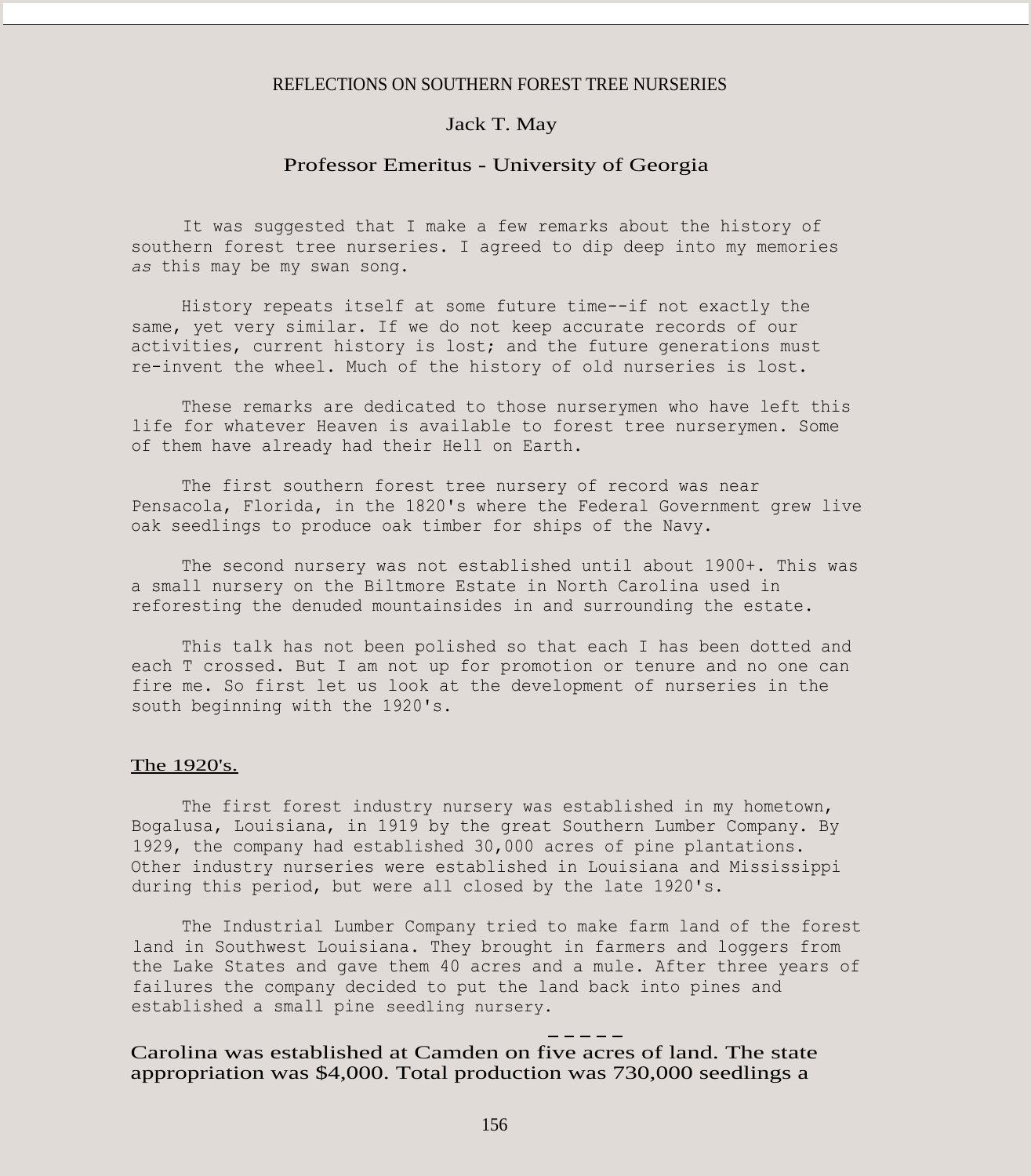year. Larry M. Staley was the nurseryman. The Denmark Nursery in Athens, Georgia, covered about two acres and was operated by the Forestry Department of the University.

#### The 1930's.

One of the most imaginative and progressive conservation programs in history was the Civilian Conservation Corps, established in 1933. Other new programs of this decade were the Soil Conservation Service and the Resettlement Administration. Each of these agencies established nurseries for producing tree seedlings and/or plants for wildlife and erosion control. The Munson Nursery in Florida was a resettlement nursery. Some states established new nurseries with funds provided by the C.C.C. or other federal sources.

The Acquisition Program of the U.S. Forest Service added thousands of acres of cutover forest lands and abandoned farm lands to the existing and new national forests. The C.C.C. provided the momentum for the reforestation of these lands. The Forest Service established the Ozark Nursery in Arkansas, the Stuart Nursery in Louisiana and the W. W. Ashe Nursery in Mississippi. It was my good fortune to develop the Stuart Nursery in 1932-33 and the Ashe Nursery in 1936. The Ashe is now the only forest service nursery in the South.

#### The 1940's.

Reforestation and seedling production were put on hold during World War II. State organizations began to re-open nurseries in 1946. There were new problems with financing, labor, diseases, new chemicals, etc.

Auburn University, in cooperation with the Alabama Department of Forestry, established the Auburn (J.M. Stauffer) Nursery and a nursery research center. (The leaders were Jack T. May and A. R. Gilmore.)

### The 1950's.

#### Three important developments were:

- 1. The forest industries began the establishment of new nurseries.
- 2. The Nursery Research Program at Auburn University provided soil and plant tissue analyses to nurseries and made recommendations for soil management and cultural operations.
- 3. The Soil Bank Reserve Program provided for the expansion of state nursery programs and expansion of nursery research.
- 3. Four forest industries initiated some degree of research in the area of seedling production.
- 4. There was a shift in emphasis from number of seedlings to quality of seedlings.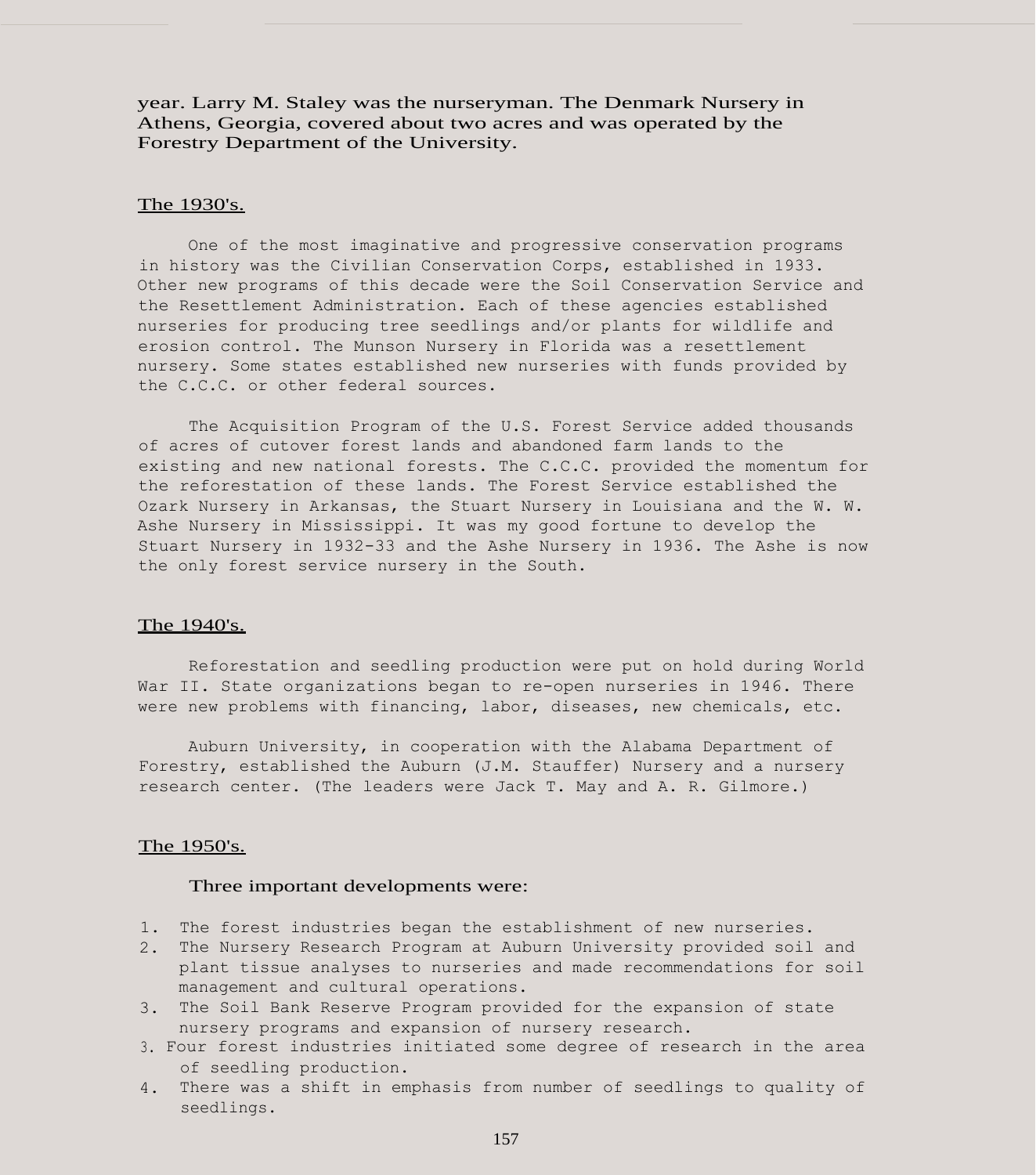### NURSERY CONFERENCES

# Now I will talk briefly about the organization that you are attending today - The Southern Forest Nursery Association.

1937. The first conference in the Southern Region was at the W. W. Ashe Nursery. The only persons attending were from the Forest Service and the state nurseries. Larry Staley and I are the only two participants still living. The major discussion was about the development of new equipment, i.e., mechanization. I remember a comment Mr. Wakeley made on fertilizing pine seedlings - "It may be better not to fertilize much since we did not know much about seedling nutrition." Another comment along these lines was made by a forest scientist who stated that "Longleaf seedlings could be grown in a bag of marble."

# 1947. The state management chiefs and nurserymen began the current series of conferences in 1947 - during a period when I was not associated with nursery operations.

1949. The third conference was held in Pensacola, Florida, with Carl Muller *as* host. Eighteen persons were in attendance. Major subjects included: seed; weed control with mineral spirits; white grub control with BHC and chlordane; equipment development; soil management; and cover crops such as soybeans, velvet beans, field peas, oats, vetch and crotalaria. Soil additives in use at this time were sawdust, cotton seed meal, peanut hulls, barnyard manure and sewage sludge. The common fertilizer recommendation was 200 to 400 pounds of 5-10-5 per acre.

1952. The sixth conference was at Auburn University. Fifty-two persons were present which included 20 nurserymen, 18 management chiefs or assistant state foresters, 6 university staff, and 6 from other agencies. Major subjects were equipment development, weed control and soil management (Auburn had recently established a soil testing service for nurseries). At this meeting, industry nurserymen were invited to attend the next conference.

1954. The eighth conference was in Lufkin, Texas. Sixty-one persons were present including 35 from states, 16 from industry, 7 from the Forest Service and 3 from universities. Major subjects were soil management, fusiforme rust and nursery insects.

### Back To The Past.

Let us use our imagination and return to the 1920's and the early 1930's. You have a new job which is to produce one million seedlings a year. You have the following:

- 1. 5 to 20 acres of worn out farm land.
- 2. 2 mules or horses.
- 3. A middle buster, a Georgia stock and a sweep, and a seed bed roller.
- 4. A dozen rakes, some shovels, picks and hoes.
- 5. A 15 horse power tractor.
- 6. A disk harrow, a spike tooth harrow; and a 2-botton 10-inch turning plow.
- 7. You can employ 10 to 40 men at 15 to 25 cents an hour.
- 8. Fertilizers are 4-8-4, ammonium nitrate, superphosphate, and muriate of potash.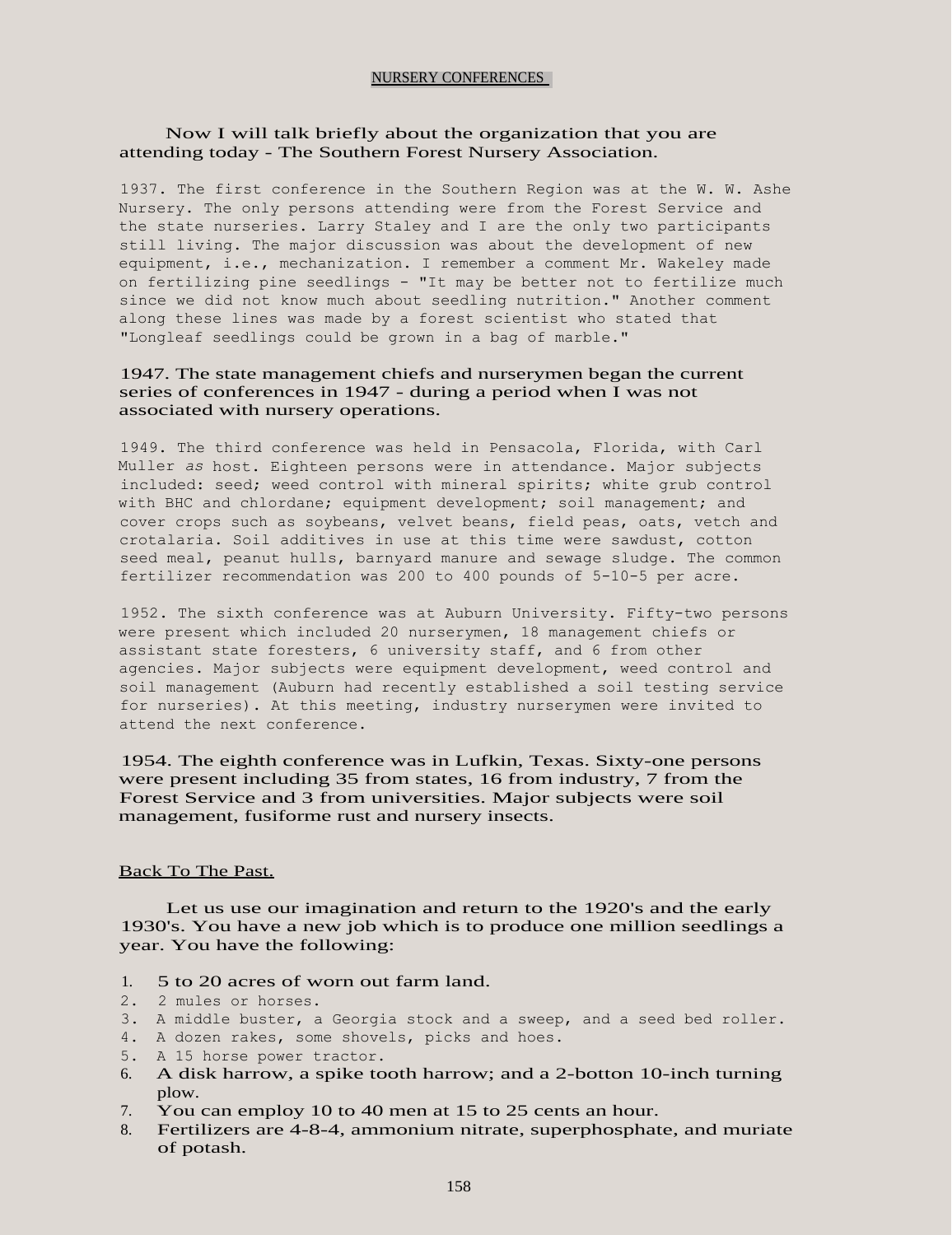9. Chemicals are: formaldehyde, carbon disulfide, lead arsenate, aluminum sulfate, and materials to prepare bordeaux mixture. There are no seed extractories, no seed testing laboratories, no soil testing labs and no consultants. What do you do and how do you do it?

## Here Are Some Of The Things You Do.

- 1. Collect seed by hand. Dry them in an open shed. Shake seed from cones by hand.
- 2. Test seed for viability using a hammer or a flotation test.
- 3. Apply 300 pounds of 4-8-4 per acre and disk in.
- 4. Line out alleys using poles and flags.
- 5. Plow alleys using a mule and middle buster.
- 6. Finish off seedbeds by hand using rakes and shovels.
- 7. Sow seed by hand after weighing enough seed for each 100 square feet of seedbed.
- 8. Roll seedbeds and mulch with pine straw or burlap bagging material.
- 9. Install an overhead irrigation system and irrigate seedbeds.
- 10. Weed seedbeds by hand.
- 11. Spray seedlings with bordeaux mixture using hand sprays.
- 12. Lift seedlings by hand using shovels or lifting forks.
- 13. Pack seedlings in tubs in bundles of 25 or 50; or in Forest Service bales.
- 14. Do a lot of praying.

# From Then To Now - What Were The Major Changes?

I will list these changes and then discuss each one individually.

- 1. Seed testing
- 2. Mechanization and equipment development
- 3. Chemical weed control
- 4. Chemical control of diseases and insects
- 5. Improved soil management soil testing, etc.
- 6. Mulching
- 7. Site selection
- 8. Seed orchards improved seed
- 9. Water control
- 10. Improvement in management

# I. Seed Testing.

Germination tests were not available until about 1930 when Phil Wakeley began running germination tests in his office in New Orleans. He used cooking or baking pans and placed them on the window sills in his office. There were no controls and no duplication. In the early 1950's, the Forest Service established a seed testing lab at the Ashe Nursery. Mail service to Brooklyn was very slow, and the lab was moved to the Georgia Forestry Center at Macon, Georgia. Today, several organizations have seed testing facilities.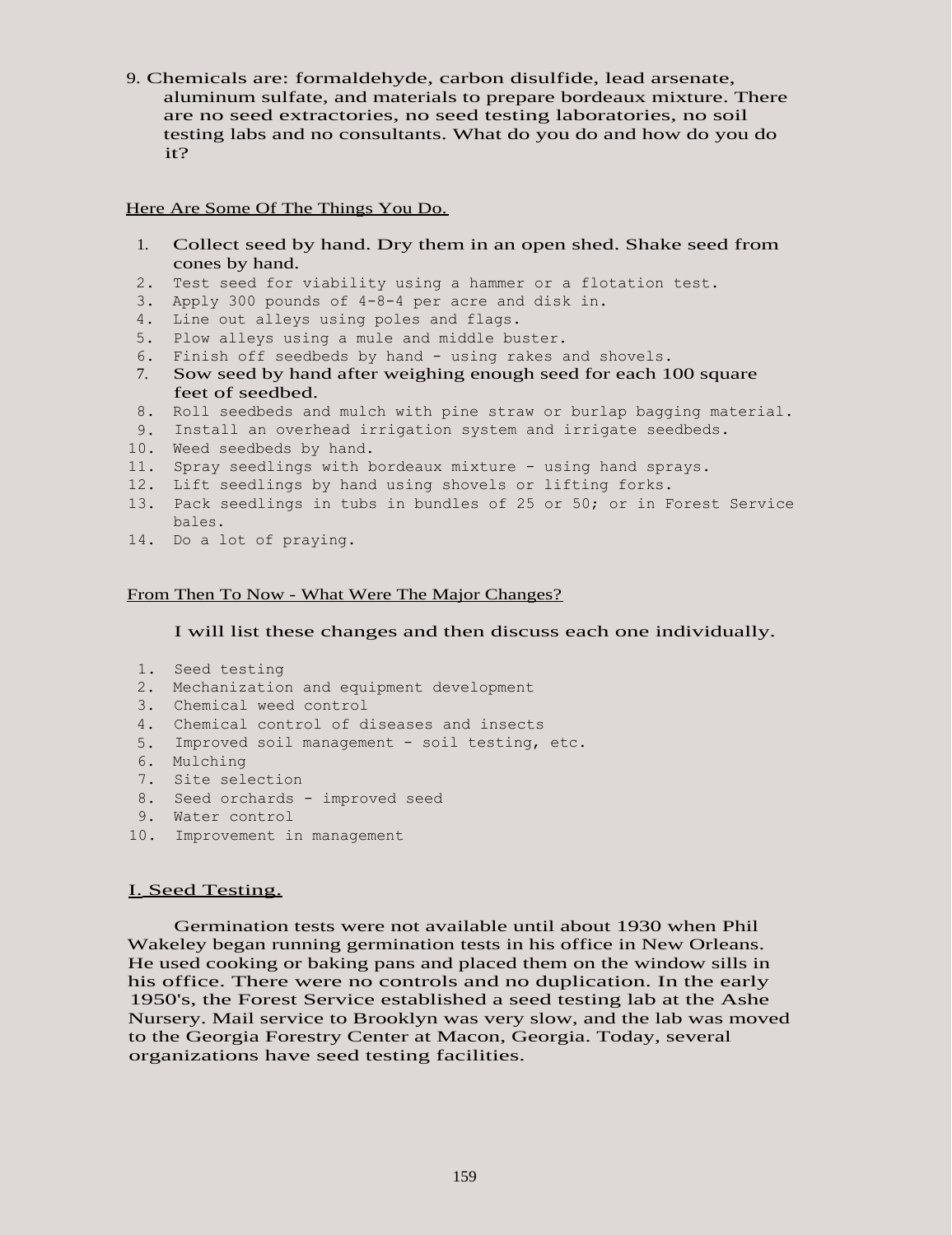### II. Mechanization and Equipment Development.

With an abundance of low wage local labor and the C.C.C. there was no real push toward labor saving equipment. The location of many nursery sites was based on the availability of local labor. Early mechanization had two objectives:

# 1. Eliminate the drudgery of some of the operations.

# 2. Reduce the time span needed or required to do a job.

Regular agricultural equipment was used for some operations. Tractors, manure spreaders, etc. needed modification for use with 4-foot wide seedbeds. Nurserymen used their ingenuity to adapt or make needed changes. The Ashe Nursery was a leader in the mechanization program. A truck chasis was modified to make a nursery go-devil which would straddle the seedbeds. It was used *as a* light tractor to pull a seedbed shapper, a seeder, a burlap laying machine, a spray machine and a seedbed cultivator. The Ashe Nursery was the source of the first tractor mounted under cutting equipment and the first seedling grading table.

The State Forester of Tennessee developed the hazard seeder. Whitfield in Georgia was one of the first industrial companies to get involved in the manufacture of nursery equipment. The Georgia Forestry Commission and the University of Georgia developed the prototype of the \$100,000 Love Lifter.

## III. Chemical Weed Control.

Prior to 1946, all weeds and grasses were removed by hand. Frequently there were more than 200 persons hand weeding in some of the larger nurseries. World War II created a labor shortage and also higher wages. During the war, mineral spirits were used to control weeds in a Guayule Nursery in California. Mineral spirits were introduced into southern nurseries in 1946 when the price was 15 cents a gallon.

A major development during the 1940's was the development of synthetic organic pesticides. Methyl bromide and other organic pesticides were tested to control weeds at the J.M. Stauffer Nursery in 1950 and 1951. Dr. Mason Carter worked with new herbicides at Macon, Georgia and Auburn University. Dr. David South followed Dr. Carter. The results from the Auburn University Southern Forest Nursery Management Cooperative are now history.

### IV. Chemical Control of Diseases and Insects.

The two major diseases in the 1920's and the 1930's were brown spot on longleaf pine seedlings and fusiforme rust on slash and loblolly seedlings. The standard control was with bordeaux mixture - a time consuming operation requiring 10 to 20 treatments a season. Fermate or ferbam replaced bordeaux mixture, but not the number of sprayings. The big breakthrough came with the development and registration of Bayleton. The Auburn Coop played a leading roll in getting Bayleton registered.

The black or cotton root-rot appeared at the Ashe Nursery in 1937. It was 10 years before the disease was identified. Dr. B. Henry found that the Ashe variety was caused by a nematode-pathogen complex.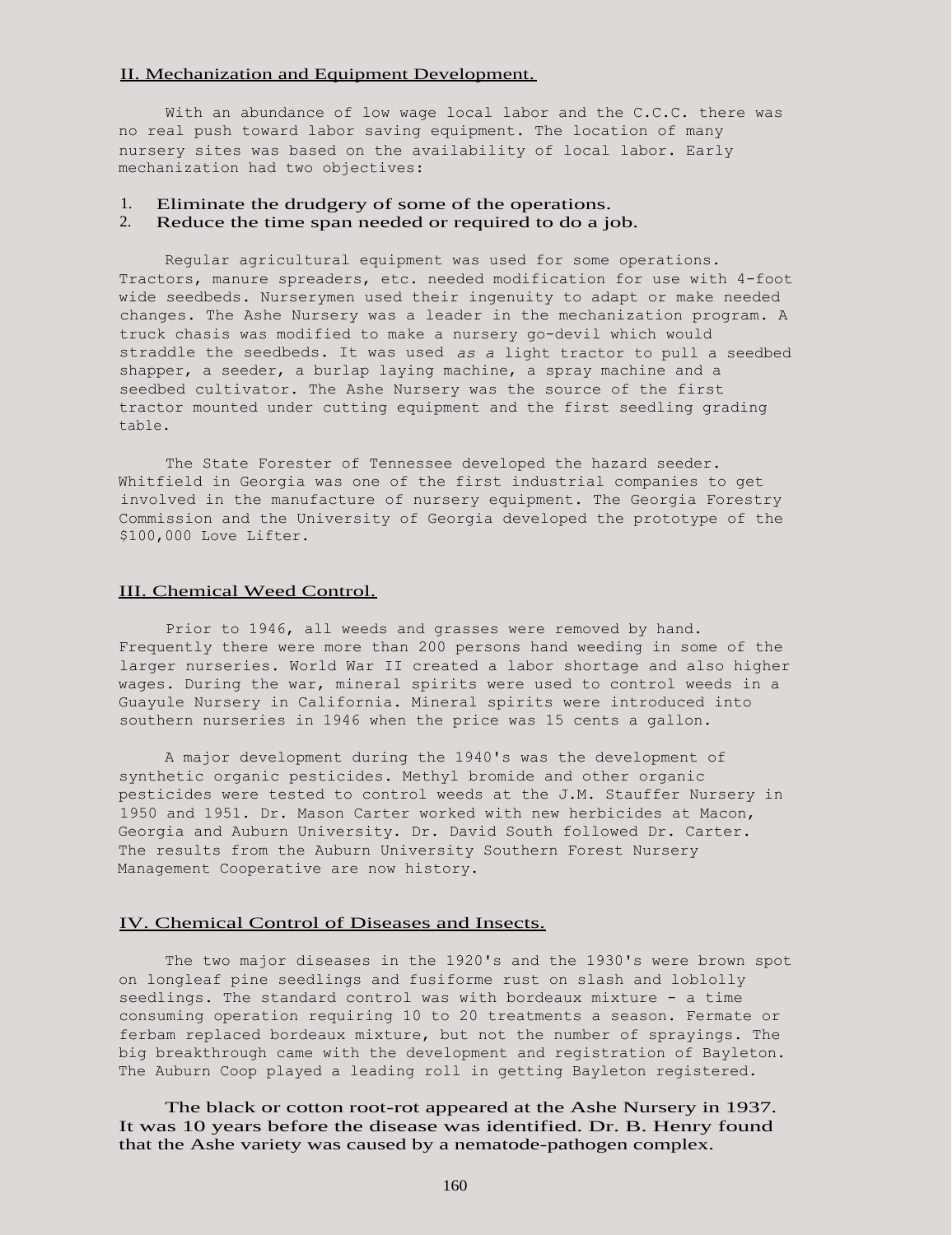Ethylene dibromide (E.D.B.) controlled the nematodes and root-rot at the Ashe Nursery, but was not effective in controlling the root-rot at other nurseries. Other synthetic organic fungicides and nematicides have been effective.

The two most frequently used soil fumigants are M. C. - 2 (98% methyl bromide) and M. C. - 33 (33% chloropicrin).

In the 1930's, white grubs were a major pest. Chlordane and related insecticides were very effective. However, most of these are no longer available.

The process of testing and **registering** pesticides *is* essential for the successful operation of forest tree seedling nurseries.

#### V. Improved Soil Management - Soil Testing, Etc.

There were no reliable recommendations for soil management and fertilization prior to the 1950's. Inorganic fertilizers were used sparingly. Phil Wakeley cited several examples of harmful or negative effects. Green manure or cover crops were used in all nurseries. A major use of the cover crop was the harvesting of peas or beans by nursery employees and others for home consumption. The yield of dry matter was very low and did not increase the organic level of the soil. Sugar cane residue was used as a soil additive at the Ashe Nursery in the late 1930's. Use of sawdust as a soil additive began about 1950 at the *J.* M. Stauffer Nursery.

Auburn University established the first nursery soil testing laboratory for the chemical analysis of soil and plant samples, in 1953, under the direction of A. R. (Bob) Gilmore. This service was used by all soil bank nurseries and most other nurseries for several years, along with recommendations for fertilization and other aspects of soil management.

The first recommendation for the use of lime in a nursery was 100 pounds per acre and we were not sure if damping-off would take off because of this bold action.

Records of the results and recommendations for many nurseries are on file at the Auburn Coop.

### VI. Mulching.

grrAneTI - MilICk4s <sup>4</sup> 'AatTt' <sup>p</sup> an**<sup>n</sup> ifiLnduLaa<sup>n</sup>** ia-LIIE<sup>4</sup> **Dtsi**t rM **tgEaderurgeligt** -comer, Geotech, appears to be one of the best materials to date.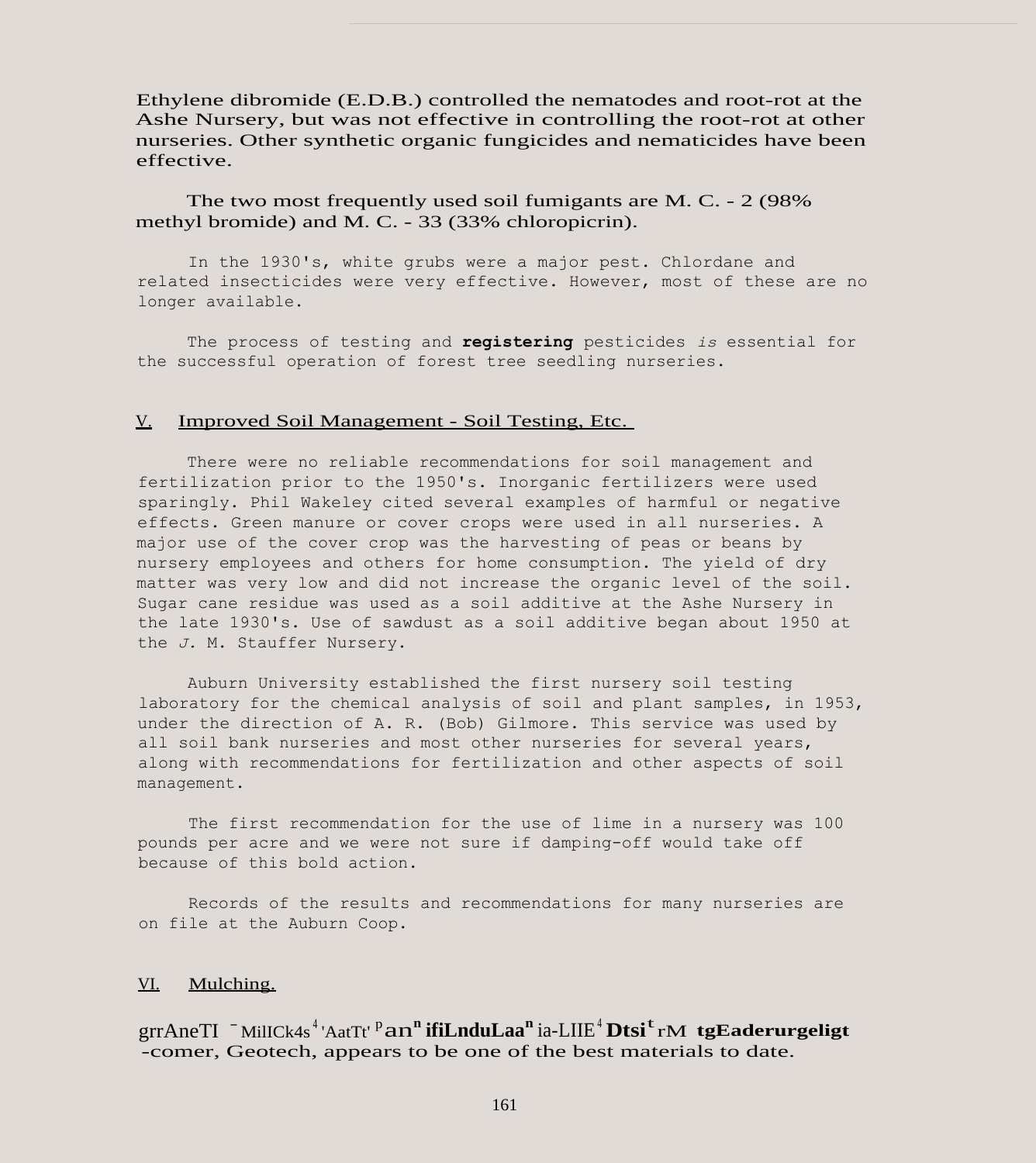# VII. Site Selection.

In the early days, the best nursery sites were considered to be the loams or sandy loams, underlain at about 18 inches with a heavier but permeable subsoil. With increases in mechanization and total production, the sands and loamy sands were found to be the more desirable soils. Mechanical lifters are more efficient on sandy sites than on the loamy or clayey soils. Sandy *soils* are also more workable during adverse weather conditions than the heavier soils.

Initially sandy soils were considered to be sterile and more droughty than the loamy soils. Use of soil additives to increase organic matter, exchange capacity and water holding capacity increased the productivity of the sands. Soil tests provide a very reliable measure of the productive capacity of a nursery soil.

### VIII. Seed Orchards - Improved Seed.

The Forest Tree Improvement Program in the southern region originated in the early 1950's. By 1975, some seeds were available from first generation seed orchards. Today, improved seed is used almost exclusively in southern forest nurseries.

### IX. Water Control.

Until the mid 1970's, the amount of irrigation depended on the personal judgement of individual nurserymen and was determined almost entirely by feel with the fingers. Modern tensiometers can read soil moisture or an equivalent value within a few minutes and with a high degree of accuracy. Tensiometers coupled with electrical controls can provide specific quantities of water at prescribed times.

### X. Improvement in Management.

### This can be attributed to:

- 1. More experienced nursery managers.
- 2. Nurserymen with better education and training.
- 3. More information available in publications such as "Planting the Southern Pines" of the 1950's and "The Southern Pine Nursery Handbook" of the 1980's.
- 4. Short courses on specific problems such as pest control and equipment development.
- 5. The Auburn University Southern Forest Nursery Management Cooperative - its research, publications and contact meetings.
- 6. Regional conferences such as this one.

### **Conclusion**

In the discussion today, I have hit some highlights *as* to where we have been and where we presently are in the management of southern forest nurseries. As I suggested in the beginning you need to be acquainted with the past and to preserve records of the present for those who follow you. You are involved in a very exciting and enjoyable occupation.